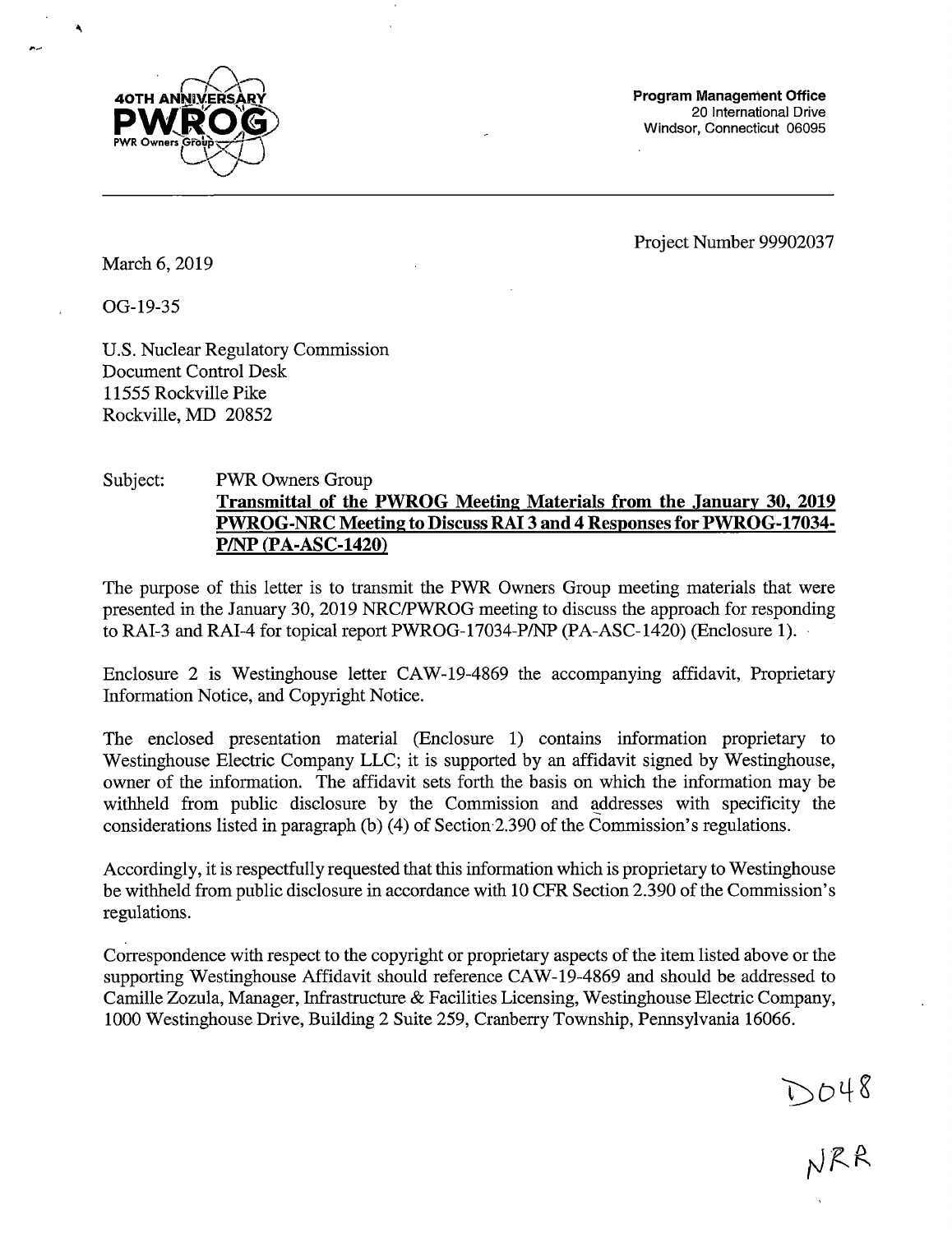U.S. Nuclear Regulatory Commission Document Control Desk OG-19-35

March 6, 2019 Page 2 of 2

Correspondence related to this transmittal should be addressed to:

**Mr. W.** Anthony Nowinowski, Program Manager **PWR** Owners Group, Program Management Office Westinghouse Electric Company, Suite 386 1000 Westinghouse Drive Cranberry Township, PA 16066

If you have any questions, please do not hesitate to contact me at (805) 788-8417 or Mr. W. Anthony Nowinowski, Program Manager of the PWR Owners Group, Program Management Office at (412) 374-6855.

Sincerely yours,

King Schrader

Ken Schrader, COO & Chairman PWR Owners Group

JKS:am

cc: PWROG Analysis Committee PWROG Steering and Management Committee PWROG PMO K. W. Bonadio, Westinghouse J. D. Andrachek, Westinghouse R. M. Jakub, Westinghouse P.R. Stevenson, Westinghouse J. Drake, US NRC

- Enclosure 1: Presentation (WAAP-11240) Transmittal of Slide Package "PWROG-NRC Meeting to Discuss RAis 3 and 4 on PWROG-17034, 'Evaluation of the WCAP-10325-P-A Westinghouse LOCA Mass and Energy Release Methodology', " (Proprietary)
- Enclosure 2: Affidavit for Withholding, CAW-19-4869 with accompanying Affidavit, Proprietary Information Notice and Copyright Notice

*Electronically Approved Records are Authenticated in the Electronic Document Management System*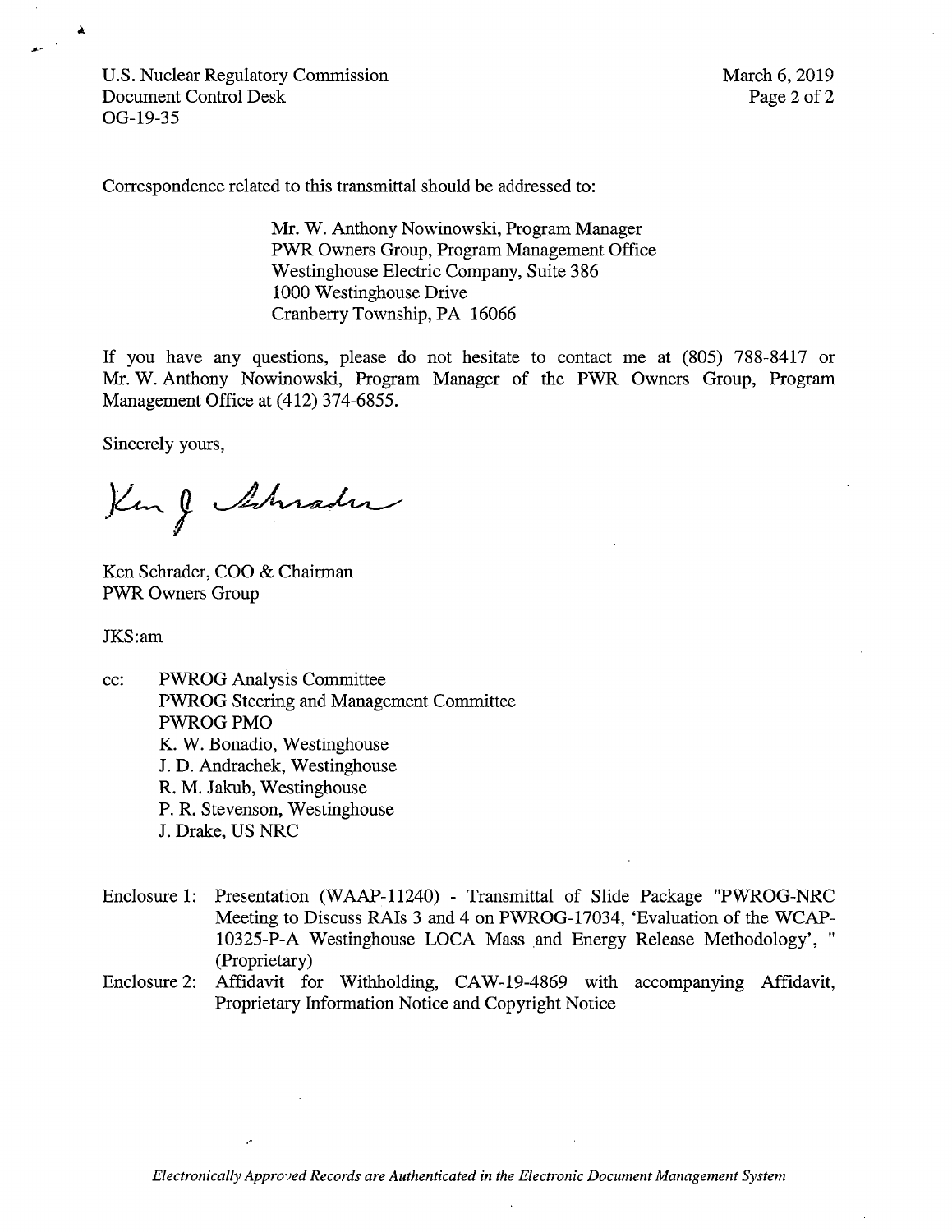Westinghouse Non-Proprietary Class 3



Westinghouse Electric Company 1000 Westinghouse Drive CranberryTownship, Pennsylvania 16066 **USA** 

U.S. Nuclear Regulatory Commission · Document Control Desk · 11555 Rockville Pike Rockville, MD 20852

Direct tel: (412) 374-2577

e-mail: zozulact@westinghouse.com

CAW-19-4869

February 26, 2019

### APPLICATION FOR WITHHOLDING PROPRIETARY INFORMATION FROM PUBLIC DISCLOSURE

Subject: W AAP-11240, "PWROG-NRC Meeting to Discuss RAis 3 and 4 on PWROG-17034, 'Evaluation of the WCAP-10325-P-A Westinghouse LOCA Mass & Energy Release Methodology'," (Proprietary)

The Application for Withholding Proprietary Information from Public Disclosure is submitted by Westinghouse Electric Company LLC ("Westinghouse"), pursuant to the provisions of paragraph (b)(l) of Section 2.390 of the Nuclear Regulatory Commission's ("Commission's") regulations. It contains commercial strategic information proprietary to Westinghouse and customarily held in confidence.

The proprietary information for which withholding is being requested in the above-referenced report is further identified in Affidavit CAW-19-4869 signed by the owner of the proprietary information, Westinghouse. The Affidavit, which accompanies this letter, sets forth the basis on which the information may be withheld from public disclosure by the Commission and addresses with specificity the considerations listed in paragraph (b)(4) of 10 CFR Section 2.390 of the Commission's regulations.

The subject document was prepared and classified as Westinghouse Proprietary Class 2. Westinghouse requests that the document be considered proprietary in its entirety. As such, a non-proprietary version will not be issued.

Accordingly, this letter authorizes the utilization of the accompanying Affidavit by Pressurized Water Reactor Owners Group (PWROG).

Correspondence with respect to the proprietary aspects. of the Application for Withholding or the Westinghouse Affidavit should reference CAW-19-4869 and should be addressed to Camille T. Zozula, Manager, Infrastructure & Facilities Licensing, Westinghouse Electric Company, 1000 Westinghouse Drive, Suite 165, Cranberry Township, Pennsylvania 16066.

*~(;,1 I* 

Camille T. Zozula, Manager Infrastructure  $&$  Facilities Licensing

Enclosures:

- 1. Affidavit CAW-19-4869
- 2. Proprietary Information Notice and Copyright Notice

3. W AAP-11240, ''PWROG-NRC Meeting to Discuss RAis 3 and 4 on PWROG-17034, 'Evaluation of the WCAP-10325-P-A Westinghouse LOCA Mass & Energy Release Methodology', "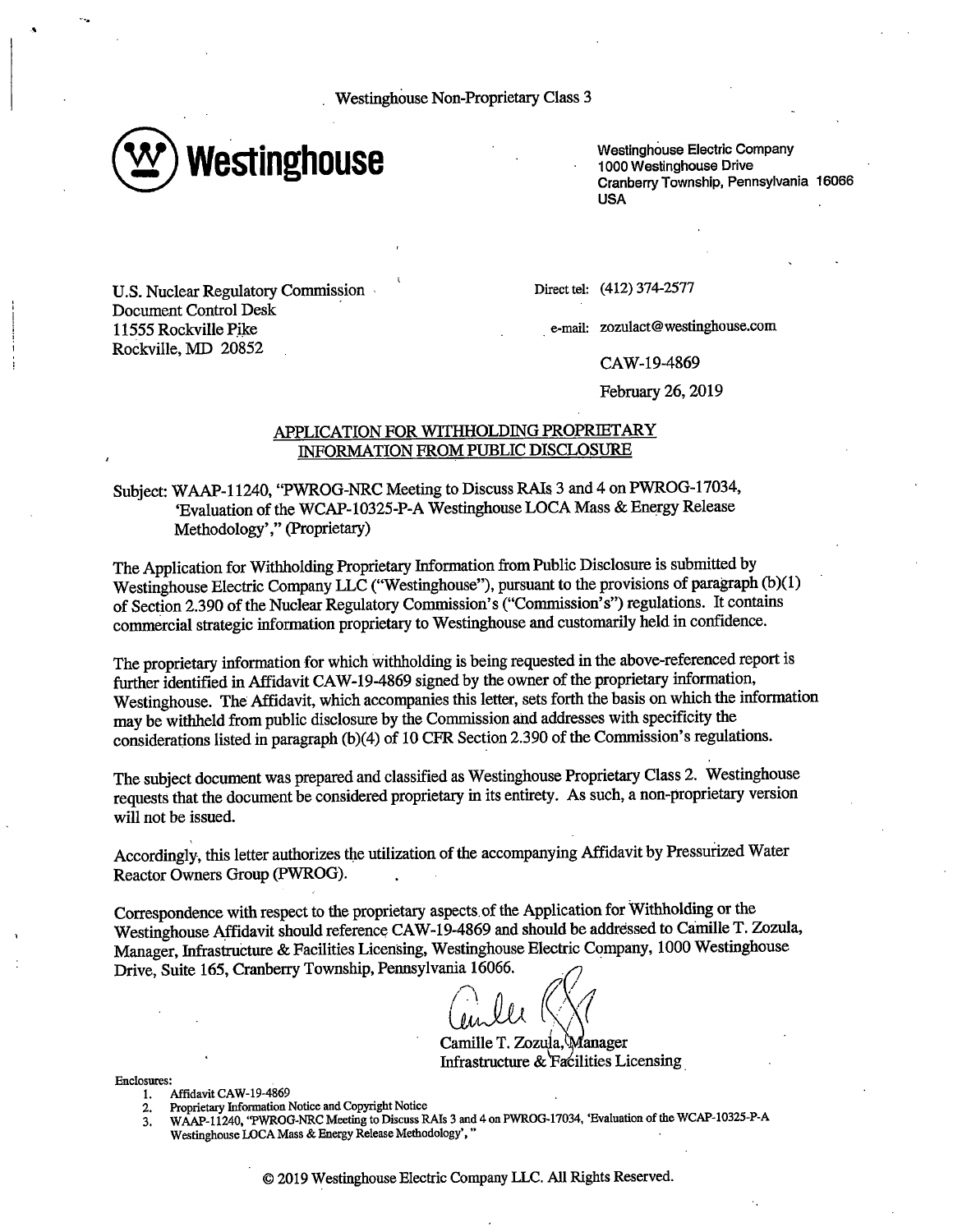#### CAW-19-4869

### **AFFIDAVIT**

# COMMONWEALTH OF PENNSYLVANIA:

ss

### COUNTY OF BUTLER:

I, Camille T. Zozula, am authorized to execute this Affidavit on behalf of Westinghouse Electric Company LLC ("Westinghouse") and declare that the averments of fact set forth in this Affidavit are true and correct to the best of my knowledge, information, and belief.

Executed on: *<u>268401019</u>* 

/ Mr

Camille T. Zozulla Infrastructure & Facilities Licensing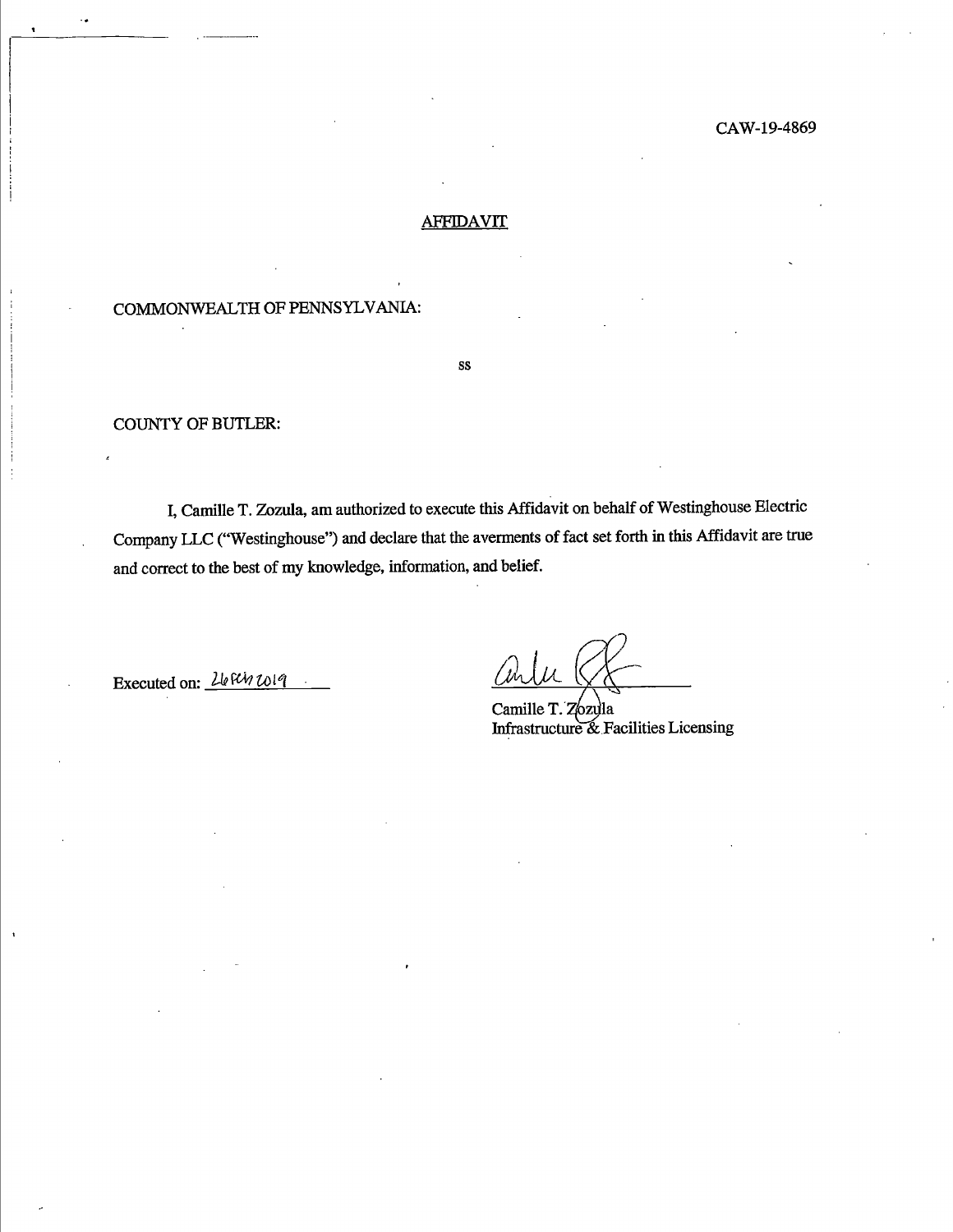- (1) I am Manager, Infrastructure & Facilities Licensing, Westinghouse Electric Company LLC ("Westinghouse"), and as such, I have been specifically delegated the function of reviewing the proprietary information sought to be withheld from public disclosure in connection with nuclear power plant licensing and rule making proceedings, and am authorized to apply for its withholding on behalf of Westinghouse.
- (2) I am making this Affidavit in conformance with the provisions of 10 CFR Section 2.390 of the Nuclear Regulatory Commission's ("Commission's") regulations and in conjunction with the Westinghouse Application for Withholding Proprietary Information from Public Disclosure accompanying this Affidavit.
- (3) I have personal knowledge of the criteria and procedures utilized by Westinghouse in designating information as a trade secret, privileged or as confidential commercial or financial information.
- (4) Pursuant to the provisions of paragraph  $(b)(4)$  of Section 2.390 of the Commission's regulations, the following is furnished for consideration by the Commission in determining whether the information sought to be withheld from public disclosure should be withheld.
	- (i) The information sought to be withheld from public disclosure is owned and has been held in confidence by Westinghouse.
	- (ii) The information is of a type customarily held in confidence by Westinghouse and not customarily disclosed to the public. Westinghouse has a rational basis for determining the types of information customarily held in confidence by it and, in that connection, utilizes a system to determine when and whether to hold certain types of information in confidence. The application of that system and the substance of that system constitute Westinghouse policy and provide the rational basis required.

Under that system, information is held in confidence if it falls in one or more of several types, the release of which might result in the loss of an existing or potential competitive advantage, as follows:

(a) The information reveals the distinguishing aspects of a process (or component, structure, tool, method, etc.) where prevention of its use by any of

t '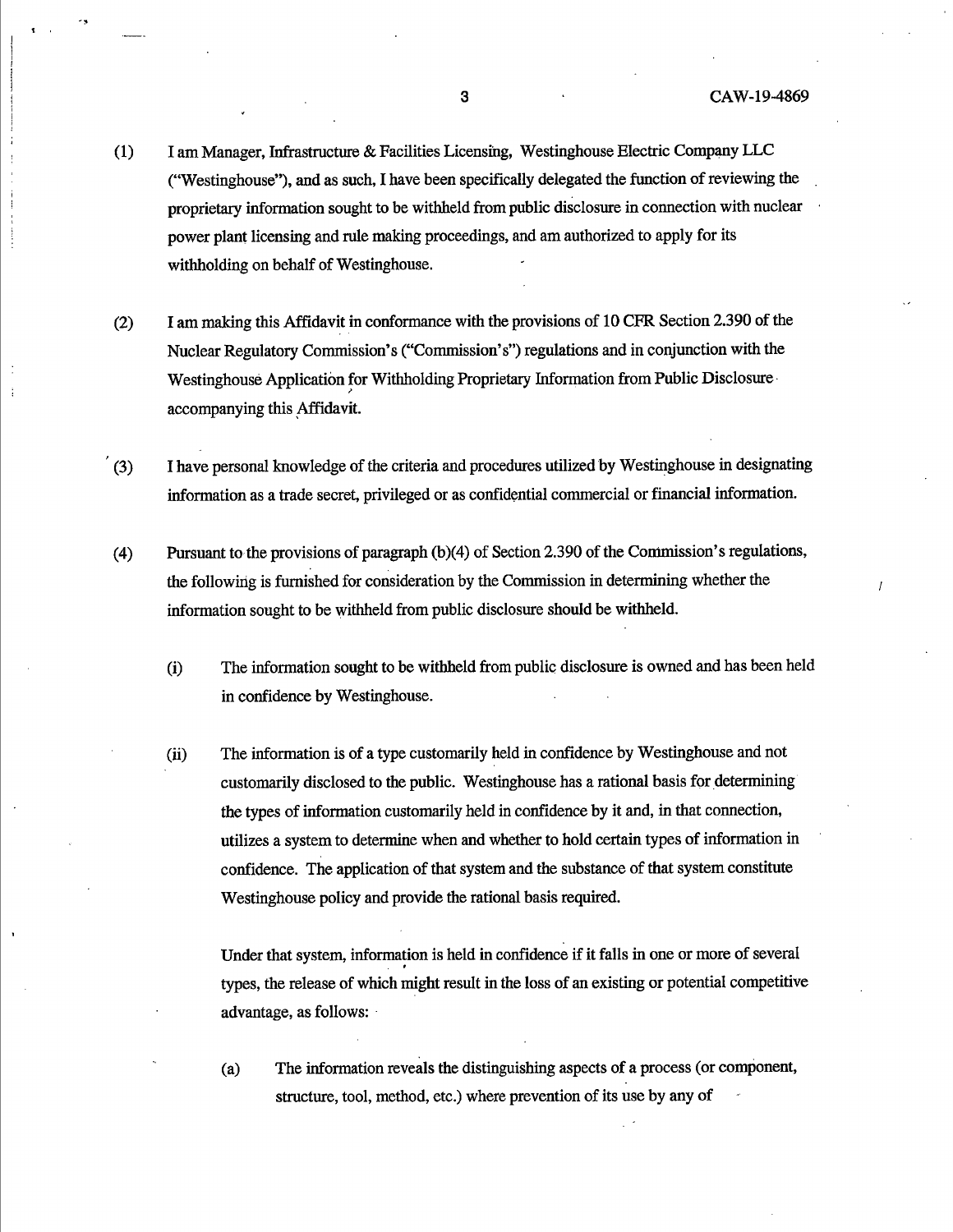Westinghouse's competitors without license from Westinghouse constitutes a competitive economic advantage over other companies.

- (b) It consists of supporting data, including test data, relative to a process ( or component, structure, tool, method, etc.), the application of which data secures a competitive economic advantage (e.g., by optimization or improved marketability).
- ( c) Its use by a competitor would reduce his expenditure of resources or improve his ʻ competitive position in the design, manufacture, shipment, installation, assurance of quality, or licensing a similar product.
- ( d) It reveals cost or price information, production capacities, budget levels, or commercial strategies of Westinghouse, its customers or suppliers.
- (e) It reveals aspects of past, present, or future Westinghouse or customer funded development plans and programs of potential commercial value to Westinghouse.
- (f) It contains patentable ideas, for which patent protection may be desirable.
- (iii) There are sound policy reasons behind the Westinghouse system which include the following:
	- (a) The use of such information by Westinghouse gives Westinghouse a competitive advantage over its competitors. It is, therefore, withheld from disclosure to protect the Westinghouse competitive position.
	- (b) It is information that is marketable in many ways. The extent to which such information is available to competitors diminishes the Westinghouse ability to sell products and services involving the use of the information.
	- (c) Use by our.competitor would put Westinghouse at a competitive disadvantage by reducing his expenditure of resources at our expense.

l •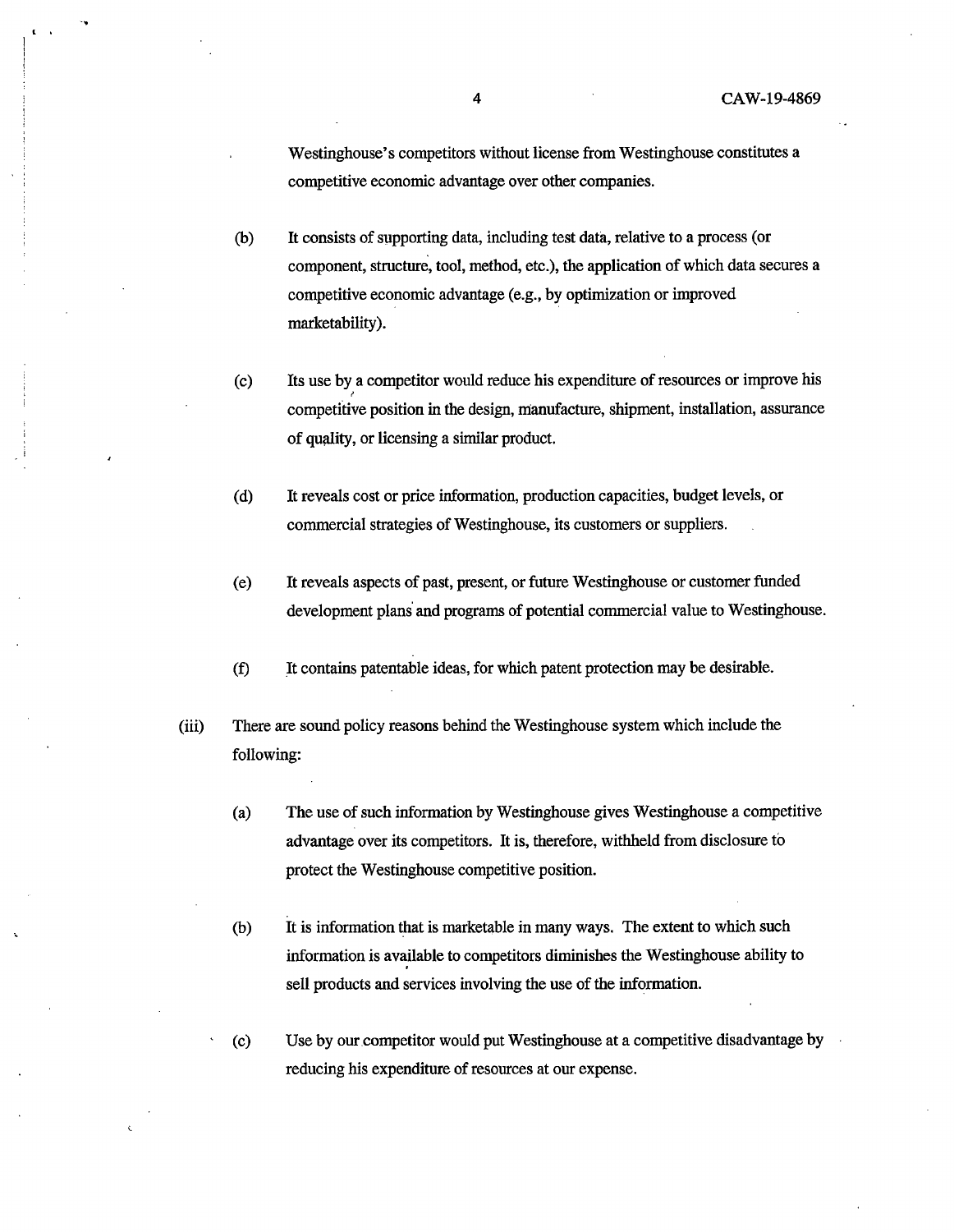- ( d) Each component of proprietary information pertinent to a particular competitive advantage is potentially as valuable as the total competitive advantage. If competitors acquire components of proprietary information, any one component may be the key to the entire puzzle, thereby depriving Westinghouse of a competitive advantage.
- (e) Unrestricted disclosure would jeopardize the position of prominence of Westinghouse in the world market, and thereby give a market advantage to the competition of those countries.
- .(f) The Westinghouse capacity to invest corporate assets in research and development depends upon the success in obtaining and maintaining a competitive advantage.

*I* 

- (iv) The information is being transmitted to the Commission in confidence and, under the provisions of 10 CFR Section 2.390, is to be received in confidence by the Commission.
- (v) The information sought to be protected is not available in public sources or available information has not been previously employed in the same original manner or method to the best of our knowledge and belief.
- (vi) The proprietary information sought to be withheld in this submittal is that which is contained in the presentation, WAAP-11240, "PWROG-NRC Meeting to DiscussRAis 3 and 4 on PWROG-17034, 'Evaluation of the WCAP-10325-P-A Westinghouse LOCA Mass & Energy Release Methodology'," (Proprietary), for submittal to the Commission, being transmitted by PWROG letter OG-19-35. The proprietary information as submitted by Westinghouse is that associated with submittal strategy for a PWR Owners Group Topical Report, and may be used only for that purpose.
	- (a) This information is part of that which will enable Westinghouse to obtain NRC review and approval of PWROG-17034 and obtain NRC acceptance for the continued use of the proprietary WCAP-10325-P-A methodology with the original metal material properties.

. . '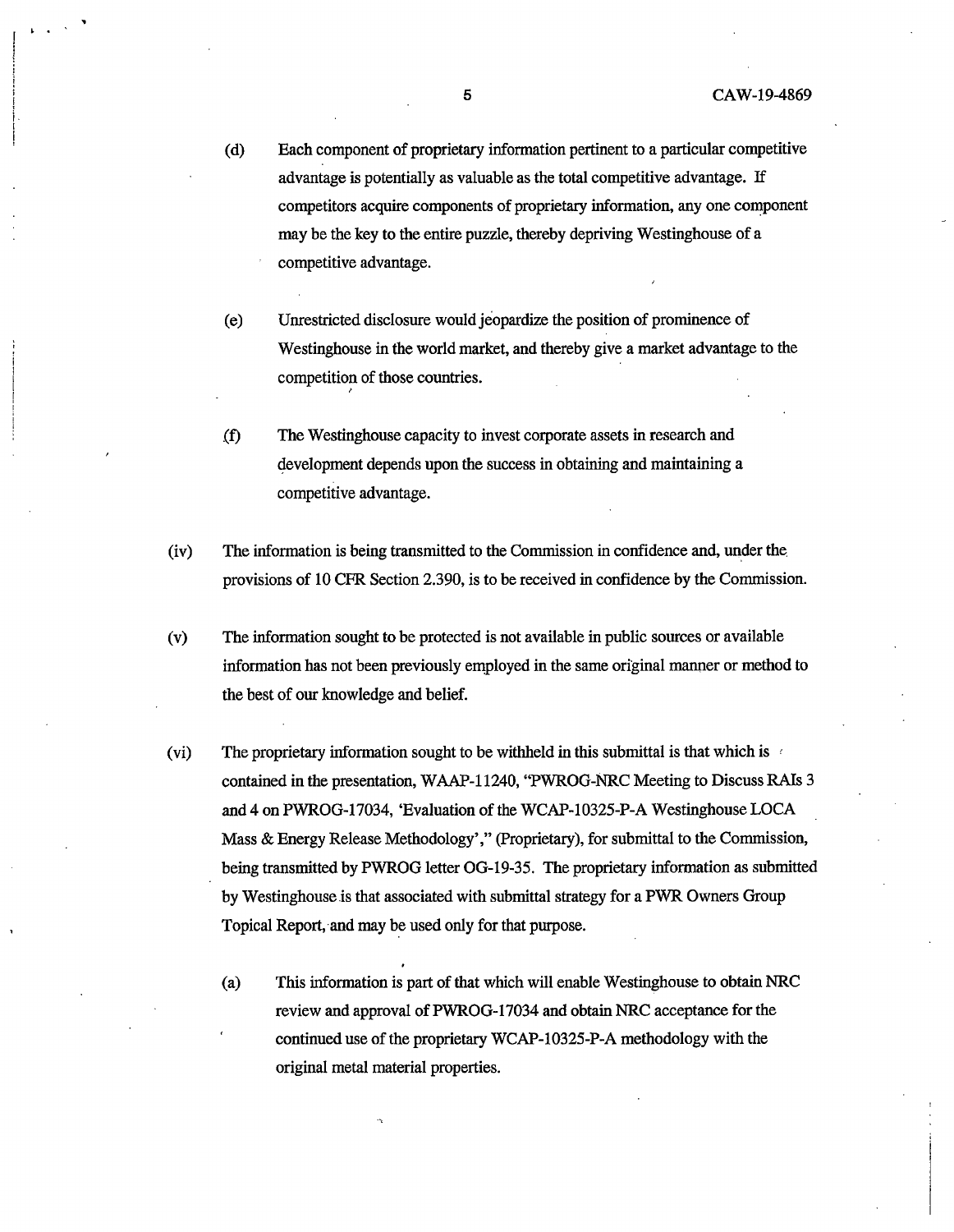(b) Further this information has substantial commercial value as follows:

.-. .. . . ------. -·-----

- (i) Westinghouse plans to sell the use of similar information to its customers for the purpose of calculating LOCA mass and energy releases using the proprietary WCAP-10325-P-A methodology.
- (ii) Westinghouse can sell support and defense of industry guidelines and acceptance criteria for plant-specific applications.
- (iii) The information requested to be withheld reveals the distinguishing aspects of a methodology which was developed by Westinghouse.

Public disclosure of this proprietary information is likely to cause substantial harm to the competitive position of Westinghouse because it would enhance the ability of competitors to provide similar technical evaluation justifications and licensing defense services for commercial power reactors without commensurate expenses. Also, public disclosure of the information would enable others to use the information to meet NRC requirements for licensing documentation without purchasing the right to use the information.

The development of the technology described in part by the information is the result of applying the results of many years of experience in an intensive Westinghouse effort and the expenditure of a considerable sum of money.

In order for competitors of Westinghouse to duplicate this information, similar technical programs would have to be performed and a significant manpower effort, having the requisite talent and experience, would have to be expended.

Further the deponent sayeth not.